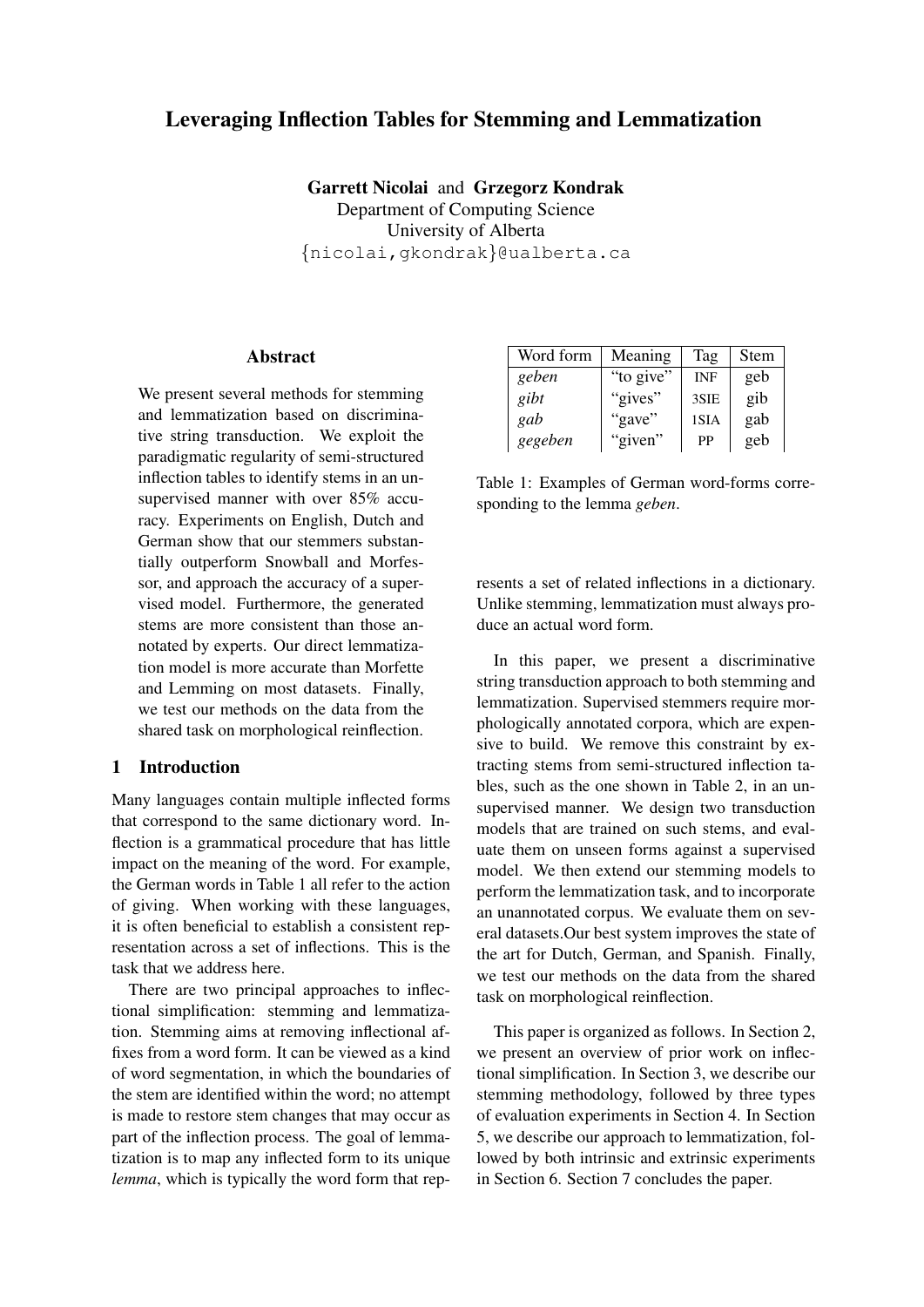# 2 Related Work

In this section, we review prior work on stemming and lemmatization.

## 2.1 Stemming and Segmentation

Stemming is a sub-task of the larger problem of morphological segmentation. Because of the scarcity of morphologically-annotated data, many segmentation algorithms are unsupervised or rulebased.

The Porter stemmer (Porter, 1980) and its derivatives, such as Snowball, apply hand-crafted context rules to strip affixes from a word. Creation of such rule-based programs requires significant effort and expert knowledge. We use structured inflection tables to create training data for a discriminative transducer.

Morfessor (Creutz and Lagus, 2002) and Linguistica (Goldsmith, 2001) are unsupervised word segmenters, which divide words into regularly occurring sub-sequences by applying the minimum description length (MDL) principle. While these methods are good at identifying common morphemes, they make no distinction between stems and affixes, and thus cannot be used for stemming. Morfessor Categories-MAP (Creutz and Lagus, 2004; Creutz and Lagus, 2005) distinguishes between stems and affixes, but not between derivational and inflectional affixes. We adapt a more recent version (Grönroos et al., 2014) to be used as an approximate stemmer.

Poon et al. (2009) abandons the generative model of Morfessor for a log-linear model that predicts segmentations in sequence. The discriminative approach allows for the incorporation of several priors that minimize over-segmentation. Their unsupervised model outperforms Morfessor, and they are also able to report semi- and fullysupervised results. We also approach the problem using a discriminative method, but by aligning structured inflection tables, we can take advantage of linguistic knowledge, without requiring costly annotation.

Ruokolainen et al. (2014) obtain further improvements by combining a structured perceptron CRF with letter successor variety (LSV), and the unsupervised features of Creutz and Lagus (2004). Their system is inherently supervised, while our stem annotations are derived in an unsupervised manner.

Cotterell et al. (2015) introduce Chipmunk, a

|                                       | Singular<br>$1^{st}$ 2nd | Plural     |                  |                         |
|---------------------------------------|--------------------------|------------|------------------|-------------------------|
|                                       |                          |            | 2rd              | 1st                     |
| Present                               | $\log$                   | das        | da               | damos                   |
| Imperfect   daba dabas daba   dábamos |                          |            |                  |                         |
| Preterite                             |                          | $di$ diste | $di\overline{o}$ | $\int$ dimos            |
| Future                                |                          |            |                  | daré darás dará daramos |

Table 2: A partial inflection table for the Spanish verb *dar* "to give".

fully-supervised system for labeled morphological segmentation. Extending the sequence-prediction models, Chipmunk makes use of data that is annotated not only for stem or affix, but also for inflectional role, effectively combining morphological segmentation and morphological analysis. While highly accurate, Chipmunk is limited in that it requires data that is fully-annotated for both segmentation and inflection. Our system has access to the morphological tags in inflection tables, but segmentation and tag alignment are performed in an unsupervised way.

# 2.2 Lemmatization

Unlike stemmers, which can be unsupervised, lemmatizers typically require annotated training data. In addition, some lemmatizers assume access to the morphological tag of the word, and/or the surrounding words in the text. Our focus is on context-free lemmatization, which could later be combined with a contextual disambiguation module.

Lemmatization is often part of the morphological analysis task, which aims at annotating each word-form with its lemma and morphological tag. Toutanova and Cherry (2009) learn a joint model for contextual lemmatization and part-of-speech prediction from a morphologically annotated lexicon. Their transduction model is tightly integrated with the POS information, which makes comparison difficult. However, in Section 6, we evaluate our approach against two other fully-supervised morphological analyzers: Morfette (Chrupała et al.,  $2008$  and Lemming (Müller et al.,  $2015$ ). Both of these systems perform lemmatization and morphological analysis in context, but can be trained to learn non-contextual models. Morfette requires morphological tags during training, while Lemming requires a morphological model constructed by its sister program, Marmot (Müller et al., 2013).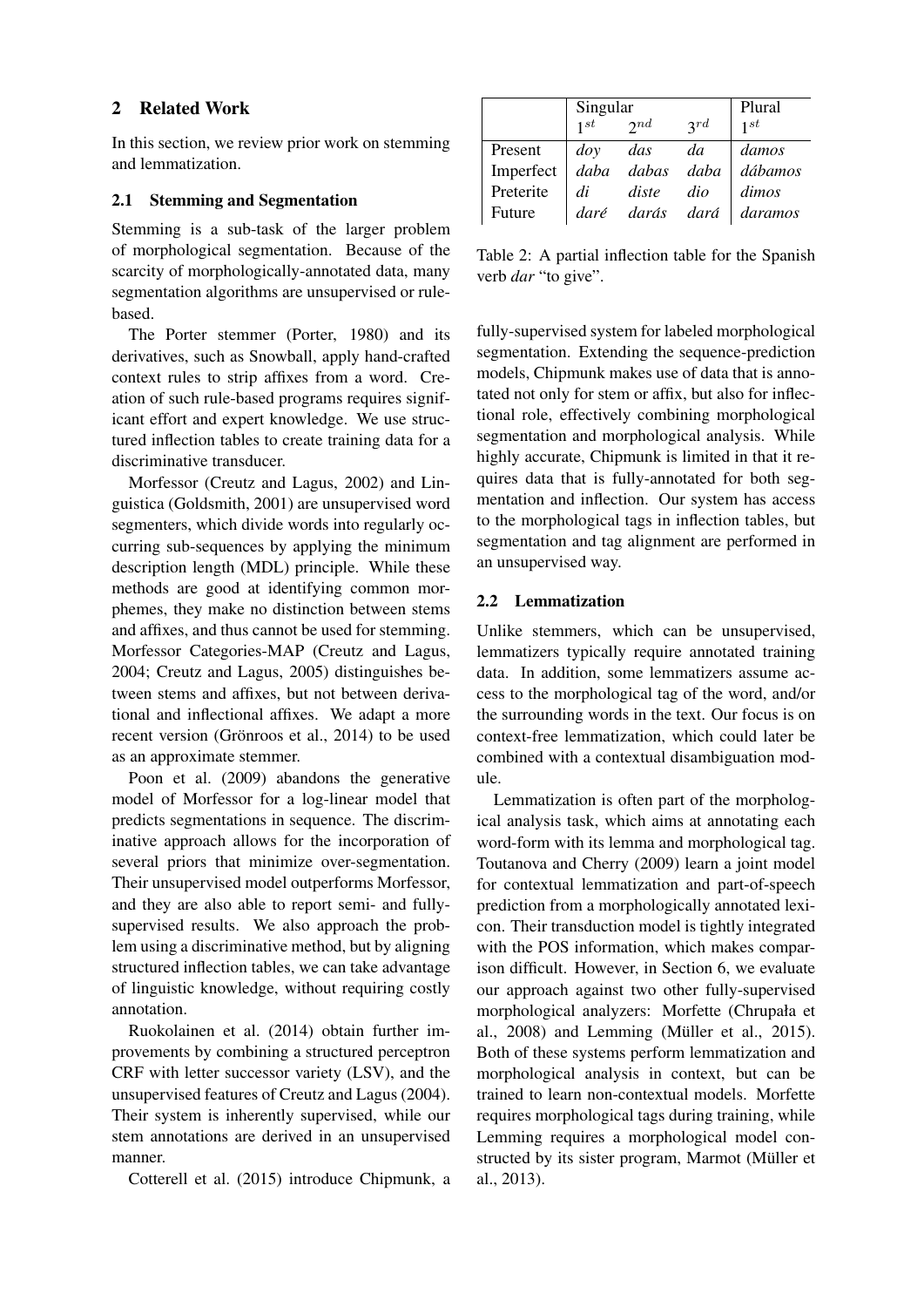# 3 Stemming Methods

We approach stemming as a string transduction task. Stemming can be performed by inserting morpheme boundary markers between the stem and the affixes. For example, the German verb form *gegeben* is transduced into ge+geb+en, which induces the stem geb.

#### 3.1 Character Alignment

The training of a transduction model requires a set of aligned pairs of source and target strings. The alignment involves every input and output character; the insertion and deletion operations are disallowed. Atomic character transformations are then extracted from the alignments.

We infer the alignment with a modified version of the M2M aligner of Jiampojamarn et al. (2007). The program applies the Expectation-Maximization algorithm with the objective to maximize the joint likelihood of its aligned source and target pairs. For our task, the source and target strings are nearly identical, except that the target includes stem-affix boundary markers. In order to account for every character in the target, which is usually longer than the source, we allow one-tomany alignment. This has the effect of tying the markers to the edge of a stem or affix. In order to encourage alignments between identical characters, we modify the aligner to generalize all identity transformations into a single match operation.

#### 3.2 Supervised Transduction

Once we have aligned the source and target pairs, we proceed to train a *word-to-stem* transduction model for stemming unseen test instances. The word-to-stem model learns where to insert boundary markers. We refer to a model that is trained on annotated morphological segmentations as our supervised method.

We perform string transduction by adapting DI-RECTL+, a tool originally designed for graphemeto-phoneme conversion (Jiampojamarn et al., 2010). DIRECTL+ is a feature-rich, discriminative character transducer that searches for a modeloptimal sequence of character transformation rules for its input. The core of the engine is a dynamic programming algorithm capable of transducing many consecutive characters in a single operation. Using a structured version of the MIRA algorithm (McDonald et al., 2005), training attempts to assign weights to each feature so that its

| <b>STEM INF</b> | $geb$  en | $setz$  en | $t\mathbf{u}$  n |
|-----------------|-----------|------------|------------------|
| STEM 1SIA       | $gab$ -   | setz te    | $ t$ at -        |
| STEM 2SIE       | gib st    | setz t     | $t$ u st         |
| PP STEM PP      | ge geb en | ge setz t  | ge ta n          |

Table 3: Stemming of the training data based on the patterns of regularity in inflectional tables. Stemmas are shown in bold.

linear model separates the gold-standard derivation from all others in its search space.

DIRECTL+ uses a number of feature templates to assess the quality of a rule: source context, target  $n$ -gram, and joint  $n$ -gram features. Context features conjoin the rule with indicators for all source character  $n$ -grams within a fixed window of where the rule is being applied. Target  $n$ -grams provide indicators on target character sequences, describing the shape of the target as it is being produced, and may also be conjoined with our source context features. Joint n-grams build indicators on rule sequences, combining source and target context, and memorizing frequently-used rule patterns.

Following Toutanova and Cherry (2009), we modify the out-of-the-box version of DIRECTL+ by implementing an abstract copy feature that indicates when a rule simply copies its source characters into the target, e.g.  $b \rightarrow b$ . The copy feature has the effect of biasing the transducer towards preserving the source characters during transduction.

#### 3.3 Unsupervised Segmentation

In order to train a fully-supervised model for stemming, large lists of morphologically-segmented words are generally required. While such annotated corpora are rare, semi-structured, crowdsourced inflection tables are available for many languages on websites such as Wiktionary (Table 2). In this section, we introduce an unsupervised method of inducing stems by leveraging paradigmatic regularity in inflection tables.

Sets of inflection tables often exhibit the same inflectional patterns, called paradigms, which are based on phonological, semantic, or morphological criteria (cf. Table 3). Each table consists of lists of word forms, including the lemma. The number of distinct stems, such as *'geb'* and *'gib'* for the verb *geben*, is typically very small, averaging slightly over two per German verb inflection table.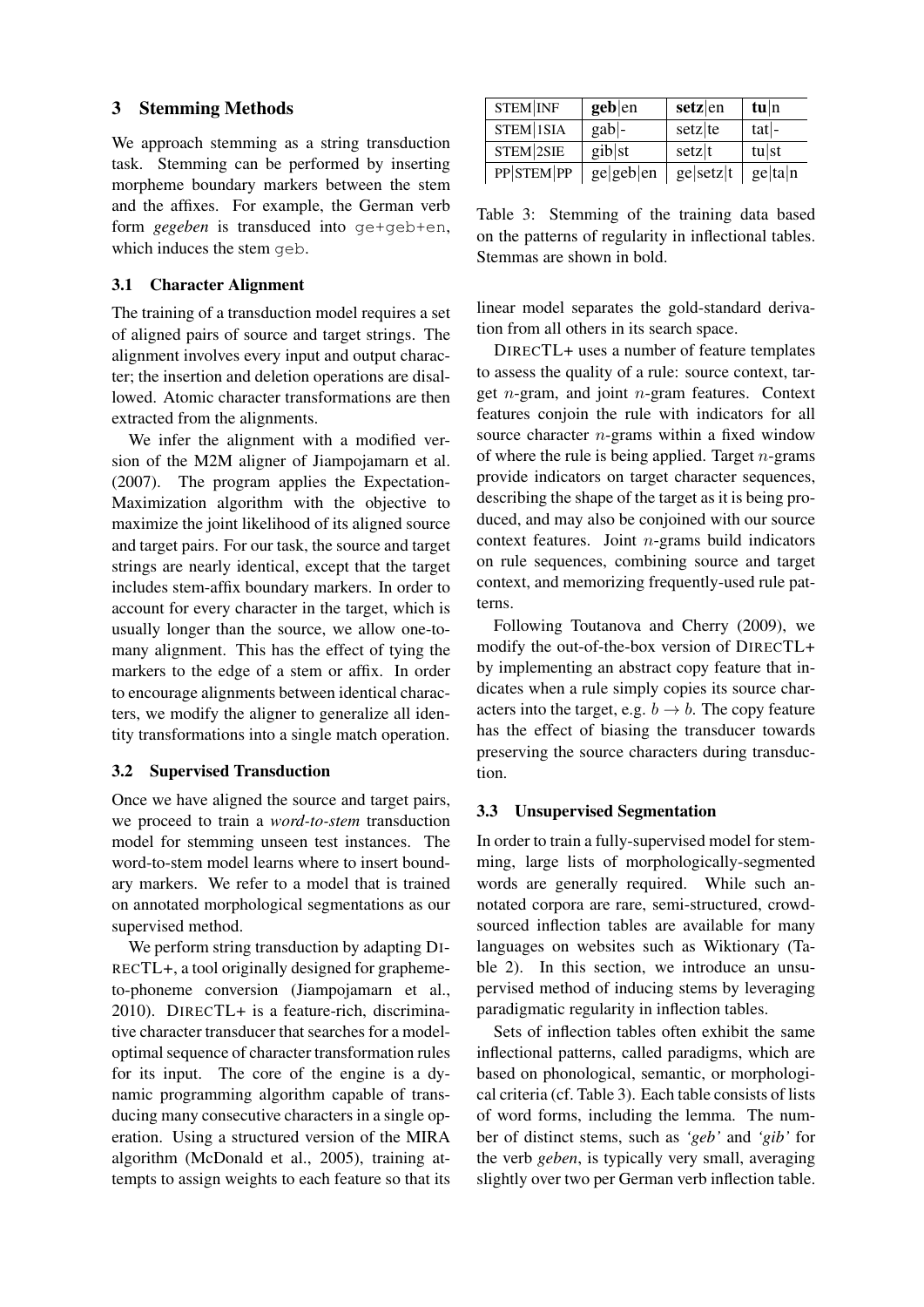| Source | g |             | h |         |
|--------|---|-------------|---|---------|
| Target | g |             | h | +t      |
| Tags   |   | <b>STEM</b> |   | 3SIE    |
| Joint  | g | e           | h | $+3SIE$ |

Table 4: Alignment of the various representations of the word *gibt*.

The number of distinct affix forms corresponding to the same inflectional form across different lemmas is also small, averaging below three for German verbs. For example, the second person singular indicative present suffix is always either *-st*, *-est*, or *-t*.

We take advantage of this relative consistency to determine the boundaries between the stems and affixes of each word form in an unsupervised manner. We first associate each word form in the training data with an abstract tag sequence, which is typically composed of the STEM tag and a suffix tag representing a given inflection slot (Table 3). We then apply the unsupervised aligner to determine the most likely alignment between the character sequences and the tags, which are treated as indivisible units. The aligner simultaneously learns common representations for stems within a single inflection table, as well as common representations for each affix across multiple tables.

Some inflections, such as the German past participle (PP in Table 3) involve a *circumfix*, which can be analyzed as a prefix-suffix combination. Prior to the alignment, we associate all forms that belong to the inflection slots involving circumfixation with tag sequences composed of three tags. Occasionally, a word form will only have a suffix where one would normally expect a circumfix (e.g. *existiert*). In order to facilitate tag alignment in such cases, we prepend a dummy null character to each surface word form.

After the stem-affix boundaries have been identified, we proceed to train a *word-to-stem* transduction model as described in Section 3.2. We refer to this unsupervised approach as our basic method (cf. Figure 1).

### 3.4 Joint Stemming and Tagging

The method described in the previous section fails to make use of a key piece of information in the inflection table: the lemma. The stem of an inflected form is typically either identical or very similar to the stem of its lemma, or *stemma* (Table 3). Our

|         | Words   | Noun | Verb | Adj |
|---------|---------|------|------|-----|
| English | 50,155  |      |      |     |
| Dutch   | 101,667 |      |      |     |
| German  | 96,038  |      | 27   | 48  |

Table 5: The number of words and distinct inflections for each language in the CELEX datasets.

joint method takes advantage of this similarity by transducing word-forms into stemmas with tags.

The format of the training data for the *word-tostemma* model is different from the *word-to-stem* model. After the initial segmentation of the source word-forms into morphemes by the unsupervised aligner, as described in Section 3.3, the stems are replaced with the corresponding stemmas, and the affixes are replaced with the inflection tags. For example, the form *gibt* is paired with the sequence geb+3SIE, with the stem and stemma re-aligned at the character level as shown in Table 4.

Unlike the basic method, which simply inserts morpheme breaks into word-forms, the joint method uses the tags to identify the boundaries between stems and affixes. At test time, the input word-form is transduced into a stemma and tag sequence. The character string that has generated the tag is then stripped from the input word-form to obtain the stem. By making use of both the tags and the stemma, the *word-to-stemma* model jointly optimizes the stem and affix combination. We refer to this unsupervised approach as our joint method.

#### 4 Stemming Experiments

Precise evaluation of stemming methods requires morphologically annotated lexicons, which are rare. Unlike lemmas, stems are abstract representations, rather than actual word forms. Unsurprisingly, annotators do not always agree on the segmentation of a word. In this section, we describe three experiments for evaluating stem extraction, intrinsic accuracy, and consistency.

We evaluate our methods against three systems that are based on very different principles. Snowball<sup>1</sup> is a rule-based program based on the methodology of the Porter Stemmer. Morfessor Flat-Cat (Grönroos et al., 2014) performs unsupervised morphological segmentation, and approximates stemming by distinguishing stems and af-

<sup>1</sup> http://snowball.tartarus.org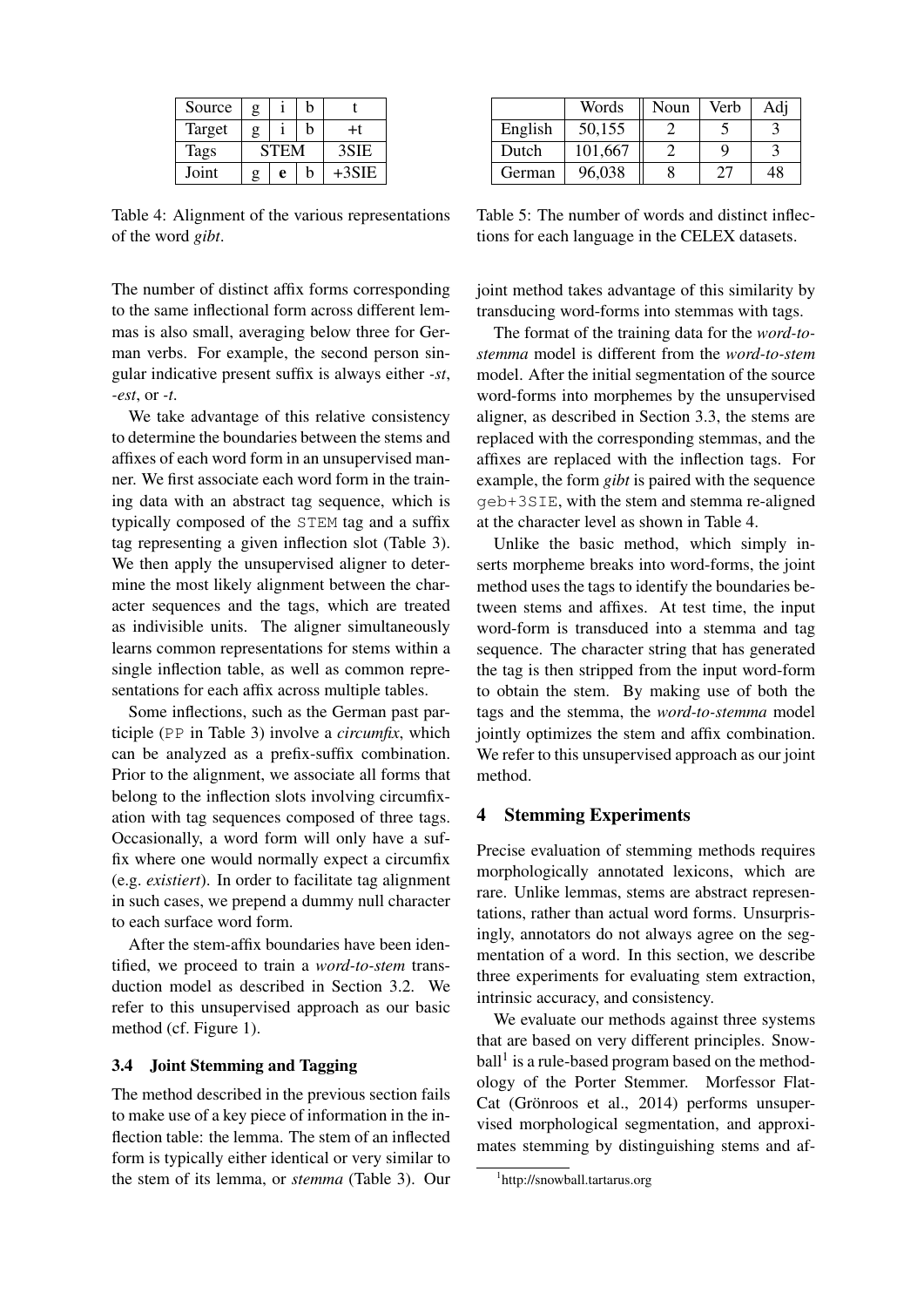|            | EN   | NL   | DE   |
|------------|------|------|------|
| Our method | 85.9 | 88.0 | 85.7 |
| Snowball   | 48.2 | 58.8 | 49.5 |
| Morfessor  | 61.4 | 71.4 | 61.4 |

Table 6: Unsupervised stemming accuracy of the CELEX training set.

fixes.<sup>2</sup> Chipmunk (Cotterell et al., 2015), is a fully-supervised system that represents the current state of the art.

### 4.1 Data

We perform an evaluation of stemming on English (EN), Dutch (NL), and German (DE) lexicons from CELEX (Baayen et al., 1995). The three languages vary in terms of morphological complexity (Table 5). We use the morphological boundary annotations for testing all stemming systems, as well as for training our supervised system.

For both unsupervised systems, we could build training sets from any inflection tables that contain unsegmented word-forms. However, in order to perform a precise comparison between the supervised and unsupervised systems, we extract the inflection tables from CELEX, disregarding the segmentation information. Each system is represented by a single stemming model that works on nouns, verbs, and adjectives. Due to differences in representation, the number of training instances vary slightly between models, but the number of words is constant (Table 5).

In order to demonstrate that our unsupervised methods require no segmentation information, we create additional German training sets using the inflection tables extracted from Wiktionary by Durrett and DeNero (2013). The sets contain 18,912 noun forms and 43,929 verb forms. We derive separate models for verbs and nouns in order to compare the difficulty of stemming different parts of speech.

The test sets for both CELEX and Wiktionary data come from CELEX, and consist of 5252, 6155, and 9817 unique forms for English, Dutch, and German, respectively. The German test set contains 2620 nouns, 3837 verbs, and 3360 adjectives.

Chipmunk $3$  requires training data in which ev-

|              | EN   | NL   | DE   |
|--------------|------|------|------|
| Supervised   | 98.5 | 96.0 | 91.2 |
| <b>Basic</b> | 82.3 | 89.1 | 80.9 |
| Joint        | 94.6 | 93.2 | 86.0 |
| Snowball     | 50.0 | 58.4 | 48.2 |
| Morfessor    | 65.2 | 60.9 | 51.8 |

Table 7: Stemming accuracy of systems trained and tested on CELEX datasets.

ery morpheme of a word is annotated for morphological function. Since this information is not included in CELEX, we train and test Chipmunk, as well as a version of our supervised model, on the data created by Cotterell et al. (2015), which is much smaller. The English and German segmentation datasets contain 1161 and 1266 training instances, and 816 and 952 test instances, respectively.

#### 4.2 Stem Extraction Evaluation

First, we evaluate our unsupervised segmentation approach, which serves as the basis for our basic and joint models, on the union of the training and development parts of the CELEX dataset. We are interested how often the stems induced by the method described in Section 3.3 match the stem annotations in the CELEX database.

The results are presented in Table 6. Our method is substantially more accurate than either Snowball or Morfessor. Snowball, despite being called a stemming algorithm, often eliminates derivational affixes; e.g. able in *unbearable*. Morfessor makes similar mistakes, although less often. Our method tends to prefer longer stems and shorter affixes. For example, it stems *verwandtestem*, as verwandte, while CELEX has verwandt.

# 4.3 Intrinsic Evaluation

The results of the intrinsic evaluation of the stemming accuracy on unseen forms in Tables 7-9 demonstrate the quality of our three models. The joint model performs better than the basic model, and approaches the accuracy of the supervised model. On the CELEX data, our unsupervised joint model substantially outperforms Snowball and Morfessor on all three languages (Table 7).<sup>4</sup>

<sup>&</sup>lt;sup>2</sup>Morfessor is applied to the union of the training and test data.

<sup>3</sup> http://cistern.cis.lmu.de/chipmunk

<sup>&</sup>lt;sup>4</sup>The decrease in Morfessor accuracy between Tables 6 and 7 can be attributed to a different POS distribution between training and testing.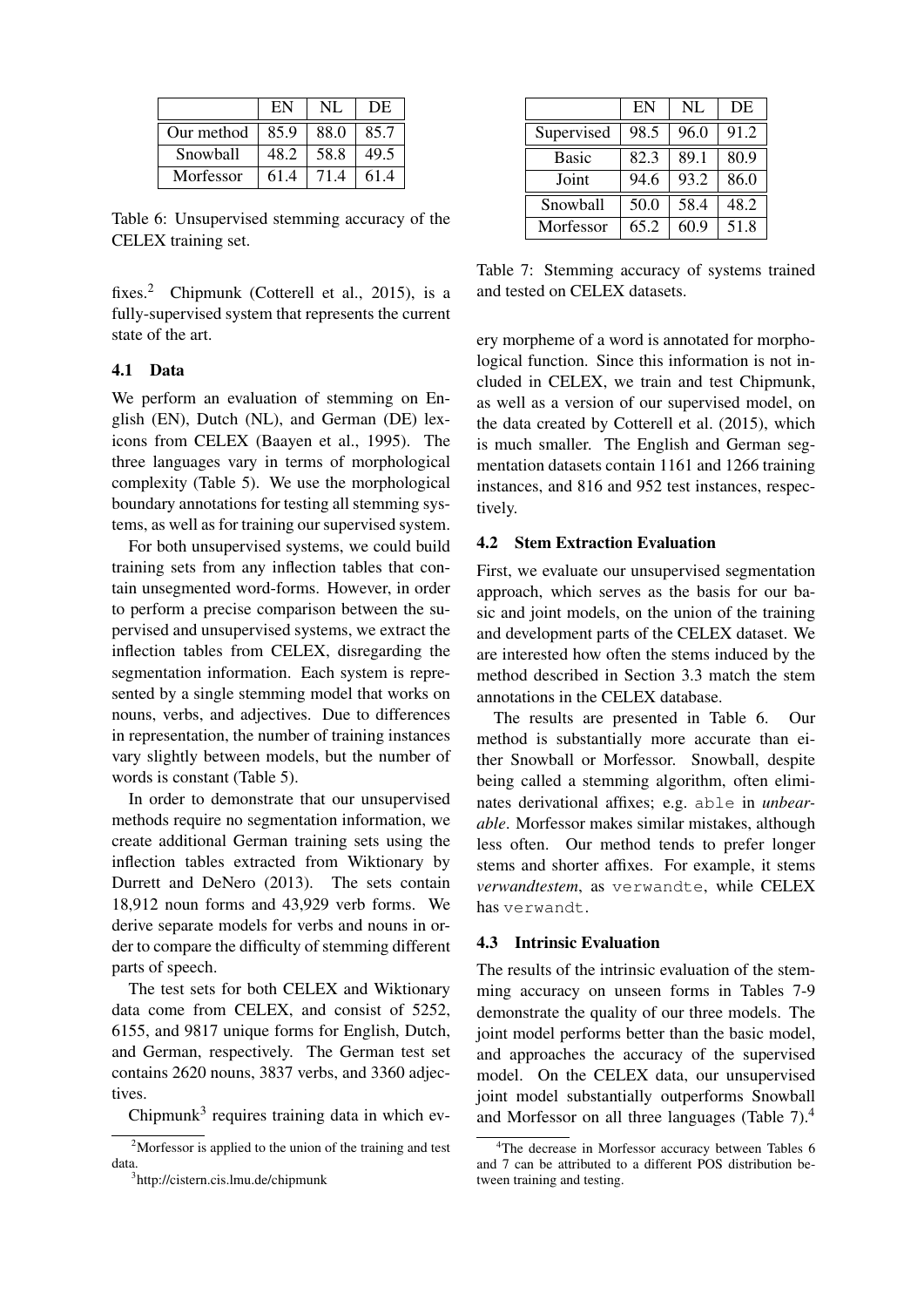|              | Noun | Verb |
|--------------|------|------|
| <b>Basic</b> | 76.8 | 90.3 |
| Joint        | 85.2 | 91.1 |
| Snowball     | 55.5 | 39.8 |
| Morfessor    | 61.9 | 349  |

Table 8: German stemming accuracy of systems trained on Wiktionary data, and tested on the CELEX data.

|            | EI           | DE   |
|------------|--------------|------|
| Supervised | 94.7         | 85.  |
| Chipmunk   | $0\Lambda$ 0 | 87 4 |

Table 9: Stemming accuracy of systems trained and tested on the Chipmunk data.

These results are further confirmed on the German Wiktionary data (Table 8). Our supervised model performs almost as well as Chipmunk on its dataset (Table 9).

A major advantage of the joint model over the basic model is its tag awareness (cf. Table 4). Although the tags are not always correctly recovered on the test data, they often allow the model to select the right analysis. For example, the basic model erroneously segments the German form *erklärte* as erklärt+e because +e is a common verbal, adjectival and nominal suffix. The joint model, recognizing er as a verbal derivational prefix, predicts a verbal inflection tag (+1SIA), and the correct segmentation erklär+te. Verbal stems are unlikely to end in  $arct$ , and +te, unlike +e, can only be a verbal suffix.

#### 4.4 Consistency Evaluation

When stemming is used for inflectional simplification, it should ideally produce the same stem for all word-forms that correspond to a given lemma. In many cases, this is not an attainable goal because of internal stem changes (cf. Table 1). However, most inflected words follow regular paradigms, which involve no stem changes. For example, all forms of the Spanish verb *can*tar contain the substring cant, which is considered the common stem. We quantify the extent to which the various systems approximate this goal by calculating the average number of unique generated stems per inflection table in the CELEX test

|              | EN   | NL   | DE   |
|--------------|------|------|------|
| Gold         | 1.10 | 1.17 | 1.30 |
| Supervised   | 1.13 | 1.64 | 1.50 |
| <b>Basic</b> | 1.06 | 1.21 | 1.25 |
| Joint        | 1.09 | 1.08 | 1.20 |
| Snowball     | 1.03 | 1.45 | 2.02 |
| Morfessor    | 1.11 | 1.68 | 3.27 |

Table 10: Average number of stems per lemma.

sets.<sup>5</sup>

The results are presented in Table 10. The stems-per-table average tends to reflect the morphological complexity of a language. All systems achieve excellent consistency on English, but the Dutch and German results paint a different picture. The supervised system falls somewhat short of emulating the gold segmentations, which may be due to the confusion between different parts of speech. In terms of consistency, the stems generated by our unsupervised methods are superior to those of Snowball and Morfessor, and even to the gold stems. We attribute this surprising result to the fact that the EM-based alignment of the training data favors consistency in both stems and affixes, although this may not always result in the correct segmentation.

#### 5 Lemmatization Methods

In this section, we present three supervised lemmatization methods, two of which incorporate the unsupervised stemming models described in Section 3. The different approaches are presented schematically in Figure 1, using the example of the German past participle *gedacht*.

### 5.1 Stem-based Lemmatization

Our stem-based lemmatization method is an extension of our basic stemming method. We compose the *word-to-stem* transduction model from Section 3 with a *stem-to-lemma* model that converts stems into lemmas. The latter is trained on character-aligned pairs of stems and lemmas, where stems are extracted from the inflection tables via the unsupervised method described in Section 3.3.

<sup>5</sup>Chipmunk is excluded from the consistency evaluation because its dataset is not composed of complete inflection tables.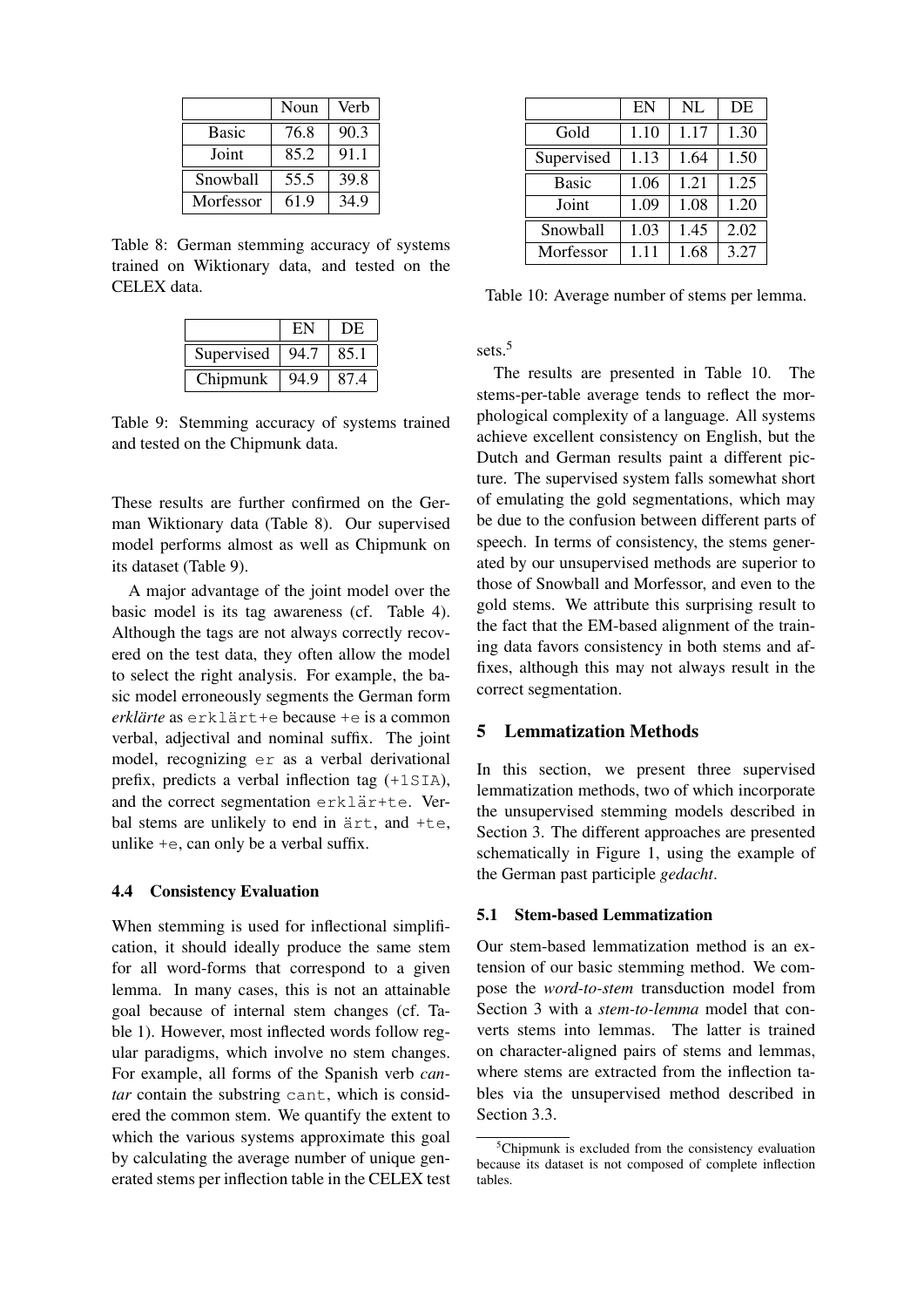

Figure 1: Three lemmatization methods.

#### 5.2 Stemma-based Lemmatization

Our stemma-based lemmatization method is an extension of our joint stemming method. We compose the *word-to-stemma* transduction model described in Section 3.4 with a *stemma-to-lemma* model that converts stems into lemmas. The latter is trained on character-aligned pairs of stemmas and lemmas, where stemmas are extracted via the method described in Section 3.4. Typically, the model simply appends a lemmatic affix to the stemma, as all stem changes are handled by the *word-to-stemma* model.

#### 5.3 Direct Lemmatization

Our final lemmatization method is a *word-tolemma* transduction model that directly transforms word-forms into lemmas and tags. The model is trained on word-forms paired with their lemmas and inflectional tags, which are easily obtained from the inflection tables. A potential advantage of this method lies in removing the possibility of error propagation that is inherent in pipeline approaches. However, it involves a more complex transduction model that must simultaneously apply both stem changes, and transform inflectional affixes into lemmatic ones.

#### 5.4 Re-ranking

Intuitively, lemmatization accuracy could be improved by leveraging large, unannotated corpora. After generating *n*-best lists of possible lemmas, we re-rank them using the method of Joachims (2002) implemented with the Liblinear SVM tool (Fan et al., 2008). We employ four features of the prediction:

- 1. normalized score from DIRECTL+,
- 2. rank in the  $n$ -best list
- 3. presence in the corpus,
- 4. normalized likelihood from a 4-gram character language model derived from the corpus.

#### 6 Lemmatization Experiments

Unlike stemming, lemmatization is a completely consistent process: all word-forms within an inflection table correspond to the same lemma. In this section, we describe intrinsic and extrinsic experiments to evaluate the quality of the lemmas generated by our systems, and compare the results against the current state of the art.

#### 6.1 Data

As in our stemming experiments, we extract complete English, Dutch, and German inflection tables from CELEX. We use the same data splits as in Section 4.1. We also evaluate our methods on Spanish verb inflection tables extracted from Wiktionary by Durrett and DeNero (2013), using the original data splits. Spanish is a Romance language, with a rich verbal morphology comprising 57 inflections for each lemma.

A different type of dataset comes from the CoNLL-2009 Shared Task (Hajič et al., 2009). Unlike the CELEX and Wiktionary datasets, they are extracted from an annotated text, and thus contain few complete inflection tables, with many lemmas represented by a small number of wordforms. We extract all appropriate parts-of-speech from the test section of the corpus for English, German, and Spanish. This results in a test set of 5165 unique forms for English, 6572 for German, and 2668 for Spanish.

For re-ranking, we make use of a word list constructed from the first one million lines of the appropriate Wikipedia dump.<sup>6</sup> A character language model is constructed using the CMU Statistical Language Modeling Toolkit.<sup>7</sup> 20% of the development set is reserved for the purpose of training a re-ranking model. For Lemming and Morfette, we provide a lexicon generated from the corpus.

Spanish marks unpredictable stress by marking a stressed vowel with an acute accent (e.g. *canto´*

<sup>&</sup>lt;sup>6</sup>All dumps are from November 2, 2015.

<sup>7</sup> http://www.speech.cs.cmu.edu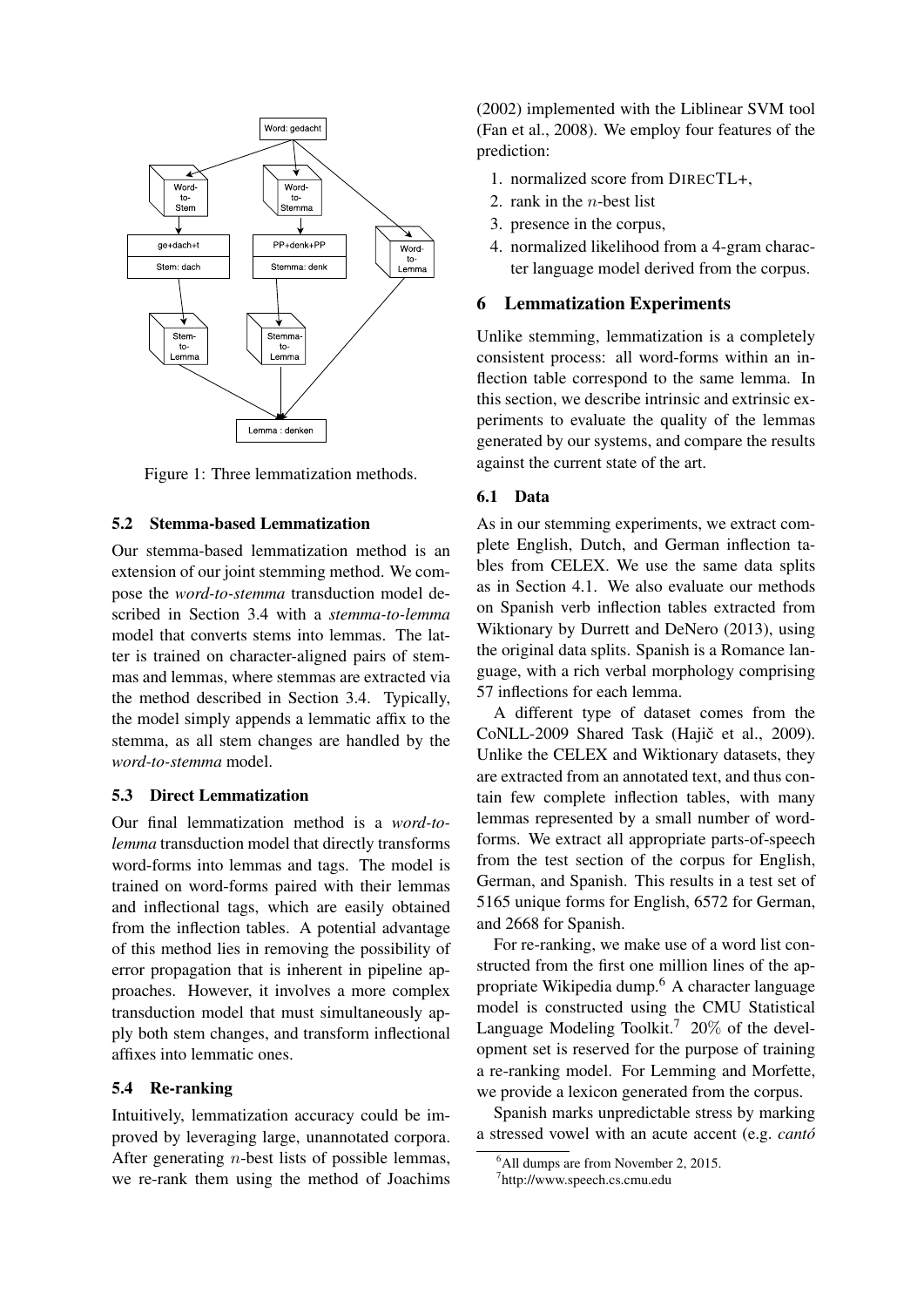|              | Wiki | <b>CELEX</b> |      |      | CoNLL |      |      |
|--------------|------|--------------|------|------|-------|------|------|
|              | ES   | EN           | NL   | DE   | EN    | DE   | ES   |
| Stem-based   | 97.1 | 89.1         | 82.3 | 76.3 | 90.2  | 71.1 | 83.2 |
| Stemma-based | 94.5 | 96.4         | 85.2 | 85.8 | 92.5  | 75.9 | 91.2 |
| Direct       | 98.8 | 96.4         | 89.5 | 88.7 | 92.5  | 80.1 | 91.5 |
| Morfette     | 98.0 | 96.0         | 80.2 | 81.3 | 92.5  | 73.5 | 91.5 |
| Lemming      | 98.6 | 96.7         | 86.6 | 88.2 | 92.5  | 77.9 | 90.4 |

Table 11: Lemmatization results without the use of a corpus.

vs. *canto*). In order to facilitate generalization, we perform a lossless pre-processing step that replaces all accented vowels with their unaccented equivalent followed by a special stress symbol (e.g. canto'). For consistency, this modification is applied to the data for each system.

### 6.2 Intrinsic Evaluation

We evaluate lemmatization using word accuracy. In cases where a surface word-form without a morphological tag may correspond to multiple lemmas, we judge the prediction as correct if it matches any of the lemmas. For example, both the noun *Schrei* and the verb *schreien* are considered to be correct lemmas for the German word *schreien*. 8

The results without the use of a corpus are shown in Table 11. Thanks to its tag awareness, the stemma-based method is more accurate than the stem-based method, except on the verb-only Spanish Wiktionary dataset. However, our best method is the direct *word-to-lemma* model, which outperforms both Morfette and Lemming on most datasets.

We interpret the results as the evidence for the effectiveness of our discriminative string transduction approach. The direct model is superior to the stemma-based model because it avoids any information loss that may occur during an intermediate stemming step. However, it is still able to take advantage of the tag that it generates together with the target lemma. For example, Lemming incorrectly lemmatizes the German noun form *Verdienste* "earnings" as verdien because +ste is a superlative adjective suffix. Our direct model, however, considers dien to be an unlikely ending for an adjective, and instead produces the correct lemma *Verdienst*.

The results with the use of a corpus are shown

|              | <b>CELEX</b> |      | CoNLL |      |
|--------------|--------------|------|-------|------|
|              | <b>NL</b>    | DE   | DE    | ES   |
| Stem-based   | 82.3         | 76.9 | 71.9  | 90.6 |
| Stemma-based | 87.3         | 88.4 | 79.0  | 93.3 |
| Direct       | 92.4         | 90.0 | 81.3  | 91.9 |
| Lemming      | 86.9         | 88.5 | 77.9  | 90.6 |

Table 12: Lemmatization results boosted with a raw corpus.

in Table 12. We omit the results on Spanish Wiktionary and on both English datasets, which are almost identical to those in Table 11. We observe that both the stemma-based and direct methods achieve a substantial error rate reduction on the Dutch and German datasets, while Lemming improvements are minimal.<sup>9</sup> The Spanish CoNLL results are different: only the stem-based and stemma-based methods benefit noticeably from reranking.

Error analysis indicates that the re-ranker is able to filter non-existent lemmas, such as wint for *Winter*, and endstadie for *Endstadien*, instead of *Endstadium*. In general, the degree of improvement seems to depend on the set of randomly selected instances in the held-out set used for training the re-ranker. If a base model achieves a very high accuracy on the held-out set, the re-ranker tends to avoid correcting the predictions on the test set.

# 6.3 Extrinsic Evaluation

We perform our final evaluation experiment on the German dataset $10$  from the SIGMORPHON shared task on morphological reinflection (Cot-

<sup>8</sup>The capitalization of German nouns is ignored.

<sup>&</sup>lt;sup>9</sup>We were unable to obtain any corpus improvement with Morfette.

<sup>10</sup>http://sigmorphon.org/sharedtask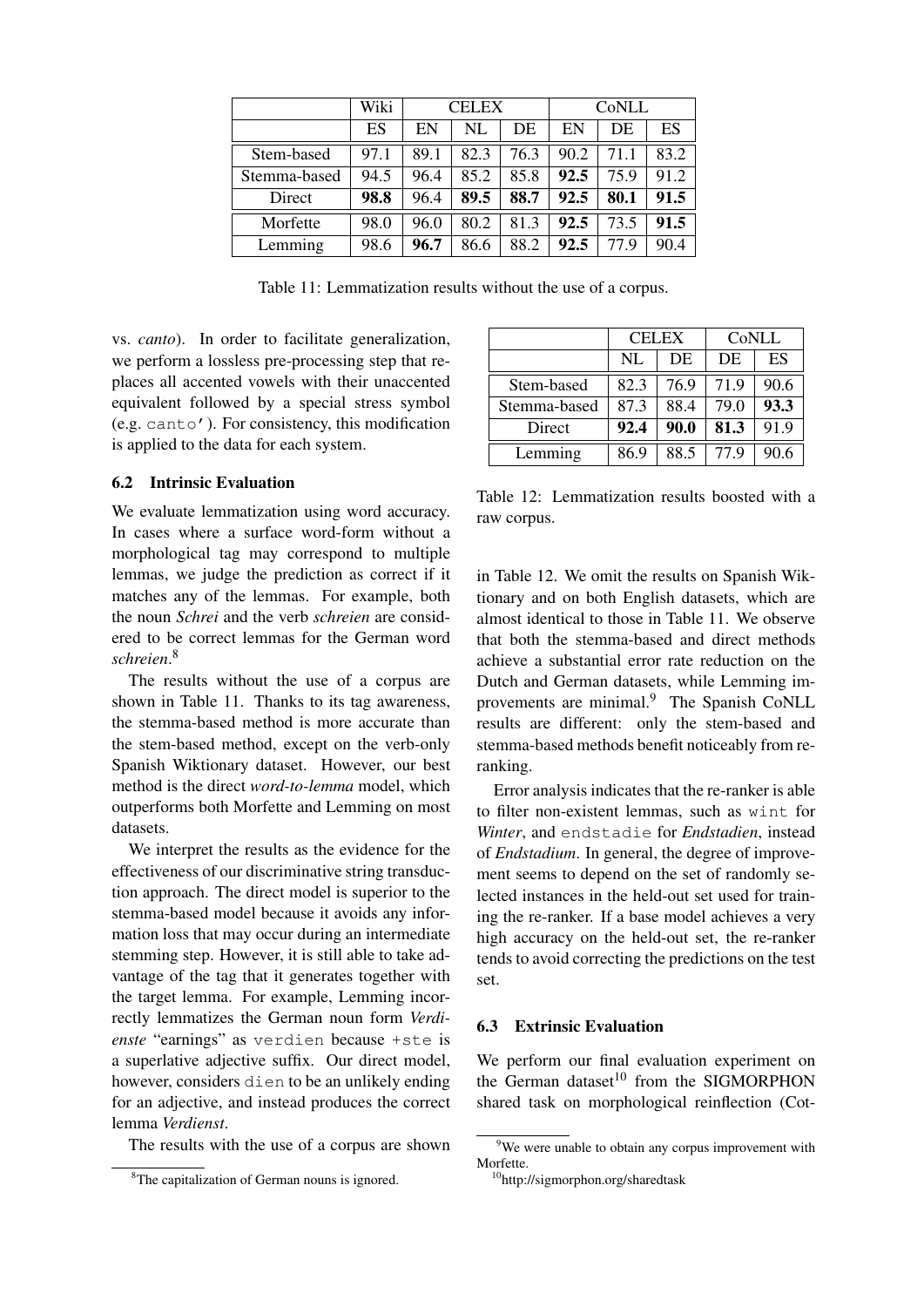|                 | Task 1 | Task 3 |
|-----------------|--------|--------|
| <b>Baseline</b> | 89.4   | 81.5   |
| Chipmunk        | 82.0   | 88.3   |
| Stem-based      | 86.9   | 89.3   |
| Stemma-based    | 84.0   | 89.5   |
| Lemma-based     | n/a    | 90.7   |
| Source-Target   | 94.8   | 88.2   |

Table 13: Accuracy on the German dataset from the shared task on morphological reinflection.

terell et al.,  $2016$ .<sup>11</sup> The task of inflection generation (Task 1) is to produce a word-form given a lemma and an abstract inflectional tag. The task of unlabeled reinflection (Task 3) takes as input an unannotated inflected form instead of a lemma.

We evaluate four different methods that combine the models introduced in this paper. For Task 1, the stem-based method composes a *lemma-tostem* and a *stem-to-word* models; the stemmabased method is similar, but pivots on stemmas instead; and the source-target method is a *lemmato-word* model. For Task 3, a *word-to-lemma* model is added in front of both the stem-based and stemma-based methods; the lemma-based method composes a *word-to-lemma* and a *lemma-to-word* models; and the source-target method is a *wordto-word* model. In addition, we compare with a method that is similar to our *stem-based* method, but pivots on Chipmunk-generated stems instead. As a baseline, we run the transduction method provided by the task organizers.

The results are shown in Table 13. On Task 1, none of the stemming approaches is competitive with a direct *lemma-to-word* model. This is not surprising. First, the lemmatic suffixes provide information regarding part-of-speech. Second, the stemmers fail to take into account the fact that the source word-forms are lemmas. For example, the German word *überhitzend* "overheated" can either be an adjective, or the present participle of the verb *überhitzen*; if the word is a lemma, it is obviously the former.

The *lemma-based* method is the best performing one on Task 3. One advantage that it has over the *word-to-word* model lies in the ability to reduce the potentially quadratic number of transduction operations between various related word-

forms to a linear number of transduction operations between the word-forms and their lemmas, and vice-versa.

# 7 Conclusion

We have presented novel methods that leverage readily available inflection tables to produce highquality stems and lemmas. In the future, we plan to expand our method to predict morphological analyses, as well as to incorporate other information such as parts-of-speech.

# Acknowledgments

This research was supported by the Natural Sciences and Engineering Research Council of Canada, and the Alberta Innovates Technology Futures.

## **References**

- Harald R. Baayen, Richard Piepenbrock, and Leon Gulikers. 1995. *The CELEX Lexical Database. Release 2 (CD-ROM)*. Linguistic Data Consortium, University of Pennsylvania, Philadelphia, Pennsylvania.
- Grzegorz Chrupała, Georgiana Dinu, and Josef Van Genabith. 2008. Learning morphology with Morfette. In *LREC*.
- Ryan Cotterell, Thomas Müller, Alexander Fraser, and Hinrich Schütze. 2015. Labeled morphological segmentation with semi-markov models. *CoNLL 2015*, page 164.
- Ryan Cotterell, Christo Kirov, John Sylak-Glassman, David Yarowsky, Jason Eisner, and Mans Hulden. 2016. The SIGMORPHON 2016 shared task morphological reinflection. In *SIGMORPHON*.
- Mathias Creutz and Krista Lagus. 2002. Unsupervised discovery of morphemes. In *Proceedings of the ACL-02 workshop on Morphological and phonological learning-Volume 6*, pages 21–30.
- Mathias Creutz and Krista Lagus. 2004. Induction of a simple morphology for highly-inflecting languages. In *Proceedings of the 7th Meeting of the ACL Special Interest Group in Computational Phonology: Current Themes in Computational Phonology and Morphology*, pages 43–51.
- Mathias Creutz and Krista Lagus. 2005. Inducing the morphological lexicon of a natural language from unannotated text. In *Proceedings of the International and Interdisciplinary Conference on Adaptive Knowledge Representation and Reasoning (AKRR05)*, volume 1(106-113), pages 51–59.

 $11$ We use the development sets for this evaluation because the target sides of the test sets have not been publicly released.